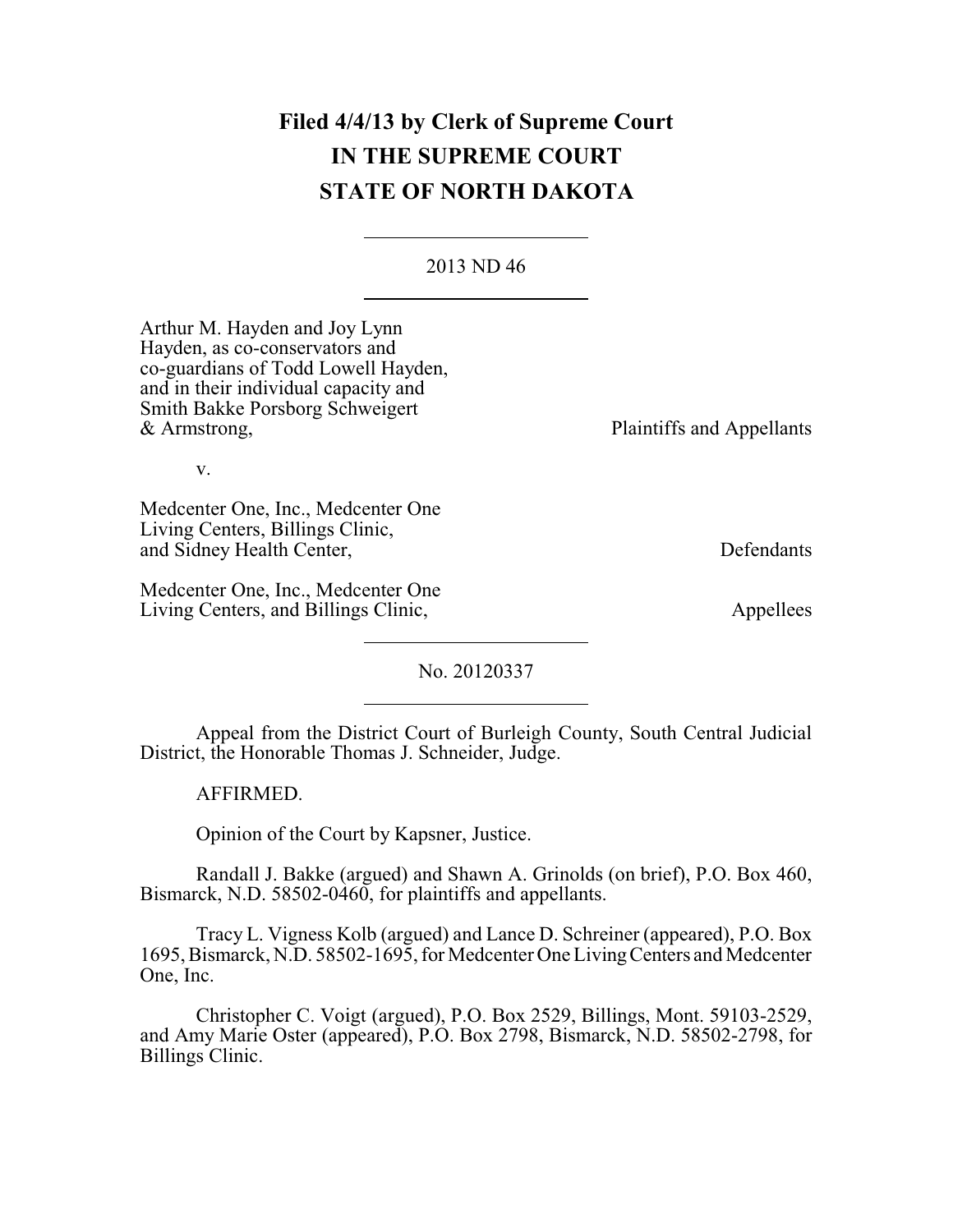# **Hayden v. Medcenter One, Inc. No. 20120337**

#### **Kapsner, Justice.**

[¶1] Arthur and Joy Lynn Hayden, in their individual capacities and as coconservators and co-guardians of Todd Hayden, and the law firm of Smith Bakke Porsborg Schweigert & Armstrong ("law firm") appeal from a summary judgment dismissing their claims against Medcenter One, Inc., and other medical providers for expenses and attorney fees incurred in securing payments from Todd Hayden's medical insurance company for his medical expenses. We affirm, concluding the district court did not err in ruling as a matter of law that the medical providers are not liable to the Haydens and the law firm under their asserted theories of unjust enrichment, quantum meruit, equitable estoppel and the common fund doctrine.

I

[¶2] On June 12, 2009, Todd Hayden sustained severe brain injuries in an all-terrain vehicle accident near Sidney, Montana. At the time of the injury, Todd Hayden was an adult employed by Nabors Industries, Inc., and he was covered under a group health plan administered by Blue Cross Blue Shield of Texas ("BCBSTX"). He was transported by air ambulance from Sidney Health Center to Billings Clinic in Billings, Montana, where he was treated for his injuries for approximately one month. Todd Hayden was then transferred to Medcenter in Bismarck to be closer to his parents who lived in South Heart. He has received medical care from Medcenter and its affiliates since then. Billings Clinic billed Todd Hayden more than \$227,000 and Medcenter billed him more than \$777,000 for his medical care.

[¶3] Although BCBSTX initially paid some of the claims submitted by the medical providers, it discontinued making payments and alleged Todd Hayden's injuries were not covered by the health insurance policy. On March 26, 2010, Todd Hayden's parents, individually and as his co-conservators and co-guardians, entered into a contingency fee agreement with the law firm to represent them in attempting to compel BCBSTX to provide medical insurance coverage for the injuries stemming from the June 2009 accident. In June 2010, Todd Hayden's parents sued BCBSTX and others in the United States District Court in North Dakota alleging the defendants had wrongfully failed to pay health insurance benefits. In June 2011, BCBSTX began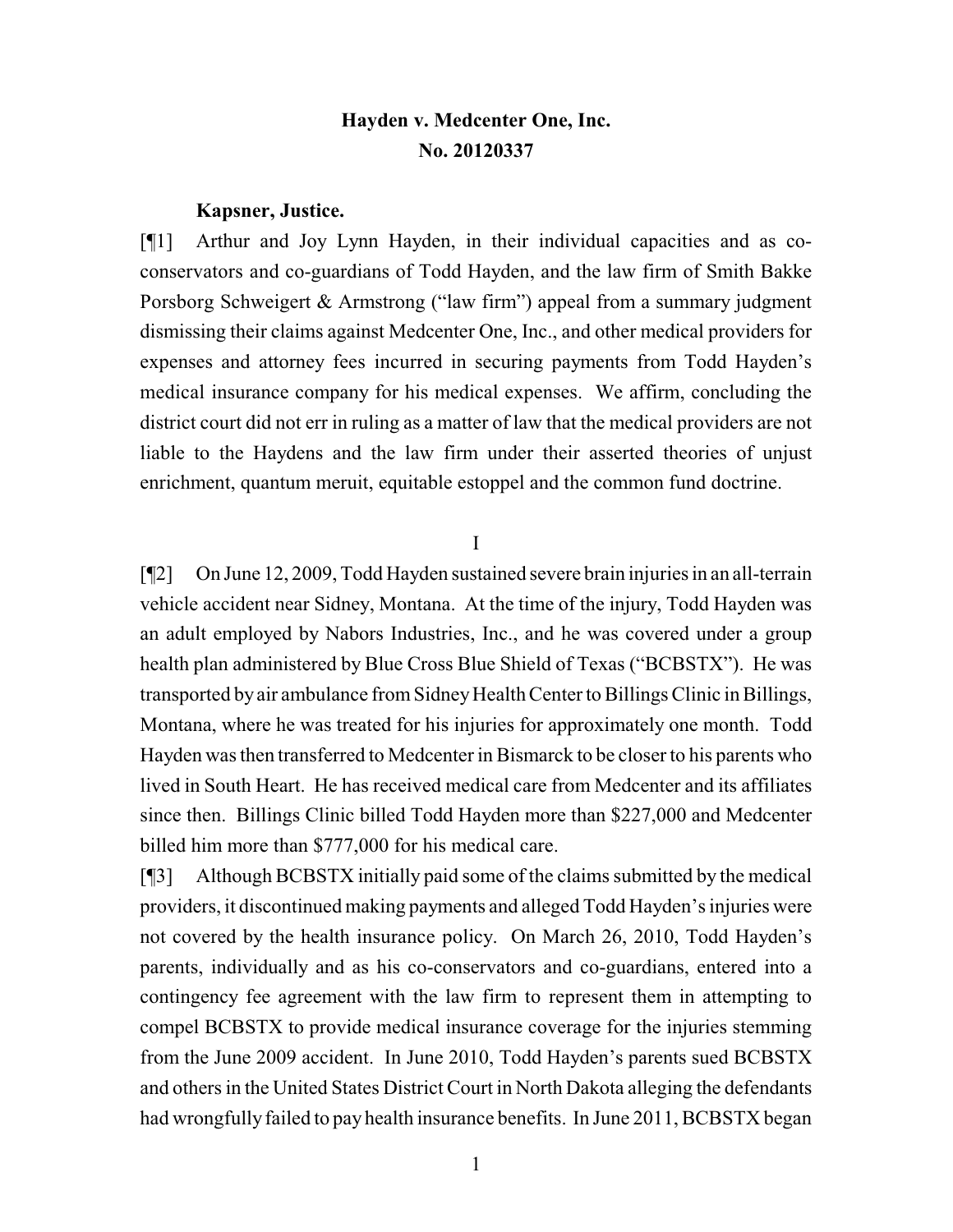making payments for Todd Hayden's medical care at discounted rates directly to his medical service providers. In the meantime, Todd Hayden's parents had been personally paying his COBRA premium payments to prevent the insurance policy from lapsing. The federal court action is ongoing.

[¶4] In January 2012, Todd Hayden's parents and the law firm commenced this action in state court against the medical providers requesting reimbursement for their expenses and liabilities incurred in pursuing the federal court action. They alleged the medical providers were liable to pay attorney fees under the contingency fee agreement because, absent the federal court action, the medical providers would not have received payment for Todd Hayden's medical bills. They contended recovery was available under theories of unjust enrichment, quantum meruit, equitable estoppel, and the common fund doctrine. The district court granted summary judgment in favor of the medical providers dismissing the lawsuit. The court concluded as a matter of law that the theories of recovery asserted by the Haydens and the law firm were not viable under the circumstances.

II

[¶5] The Haydens and the law firm argue the district court erred in granting summary judgment dismissing their claims. In their appellate brief, they point out that dismissal of the law firm and Todd Hayden's equitable claims are not being challenged and the only issues on appeal are "whether the trial judge erred in dismissing Todd's Parents' equitable claims, as well as the claims of Todd's Parents and [the law firm] under a 'common fund' theory."

[¶6] Our standard of review for summary judgments is well-established:

Summary judgment is a procedural device used to promptly resolve a controversy on the merits without a trial if either party is entitled to judgment as a matter of law and the material facts are undisputed or if resolving the disputed facts would not alter the result. "'Summary judgment is inappropriate if neither party is entitled to judgment as a matter of law or if reasonable differences of opinion exist as to the inferences to be drawn from the undisputed facts.'" Whether a district court has properly granted a motion for summary judgment is a question of law, which this Court reviews de novo on the record.

When we review a district court's decision on a motion for summary judgment, we view the evidence in a light most favorable to the party opposing the motion and give the opposing party all favorable inferences. In determining whether summary judgment is appropriate, the court may examine the pleadings, depositions, admissions,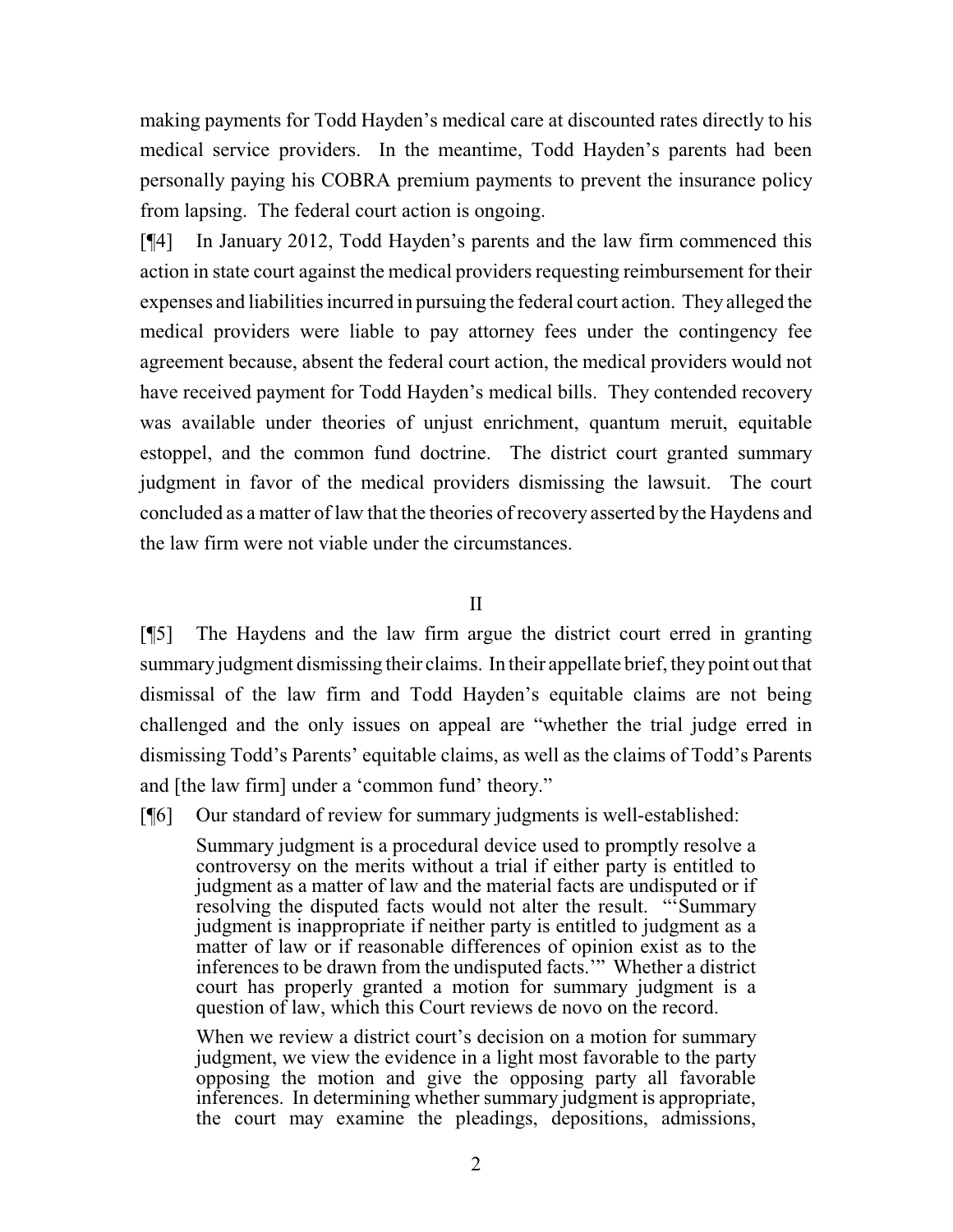affidavits, interrogatories, and inferences to be drawn from the evidence. The moving party must show there are no genuine issues of material fact and the case is appropriate for judgment as a matter of law. A party resisting the motion for summary judgment "cannot merely rely on the pleadings or other unsupported conclusory allegations, but must present competent admissible evidence by affidavit or other comparable means which raises an issue of material fact."

Riedlinger v. Steam Brothers, Inc., 2013 ND 14, ¶ 10 (quoting Burris Carpet Plus, Inc. v. Burris, 2010 ND 118, ¶¶ 10-11, 785 N.W.2d 164 (citations omitted)).

# A

[¶7] The Haydens and the law firm argue the district court erred in granting summary judgment dismissing their claims because the court's ruling was "premature" and they were not afforded a reasonable opportunity to conduct discovery. Although the court did not specifically state the request for additional time was denied, we assume the court denied the request because it granted summary judgment in favor of the defendants. See Alerus Fin., N.A. v. Marcil Grp. Inc., 2011 ND 205, ¶ 34, 806 N.W.2d 160.

[¶8] The proper method for a party to seek additional time for discovery is to make a motion under N.D.R.Civ.P. 56(f). See, e.g., Alerus Fin., N.A., 2011 ND 205, ¶ 34, 806 N.W.2d 160.

"The underlying purpose of N.D.R.Civ.P. 56(f) is to ensure that a party has a fair opportunity to conduct discovery before responding to a summary judgment motion." Vicknair v. Phelps Dodge Indus., Inc., 2011 ND 39,  $\P$  19, 794 N.W.2d 746. We have cautioned:

> It is not enough, however, for a party invoking N.D.R.Civ.P. 56(f) to merely recite conclusory, general allegations that additional discovery is needed. Rather, N.D.R.Civ.P. 56(f) requires that the party, preferably by affidavit, identify with specificity what particular information is sought, and explain how that information would preclude summary judgment and why it has not previously been obtained.

Vicknair, at ¶ 19. A decision on a N.D.R.Civ.P. 56(f) motion is within the court's discretion, and we will not reverse that decision unless the court abused its discretion. Choice Fin. Grp. v. Schellpfeffer, 2006 ND 87, ¶ 9, 712 N.W.2d 855. A court abuses its discretion if it acts in an arbitrary, unreasonable, or unconscionable manner, or ifit misinterprets or misapplies the law. Id.

Alerus Fin., N.A., at  $\P$  35.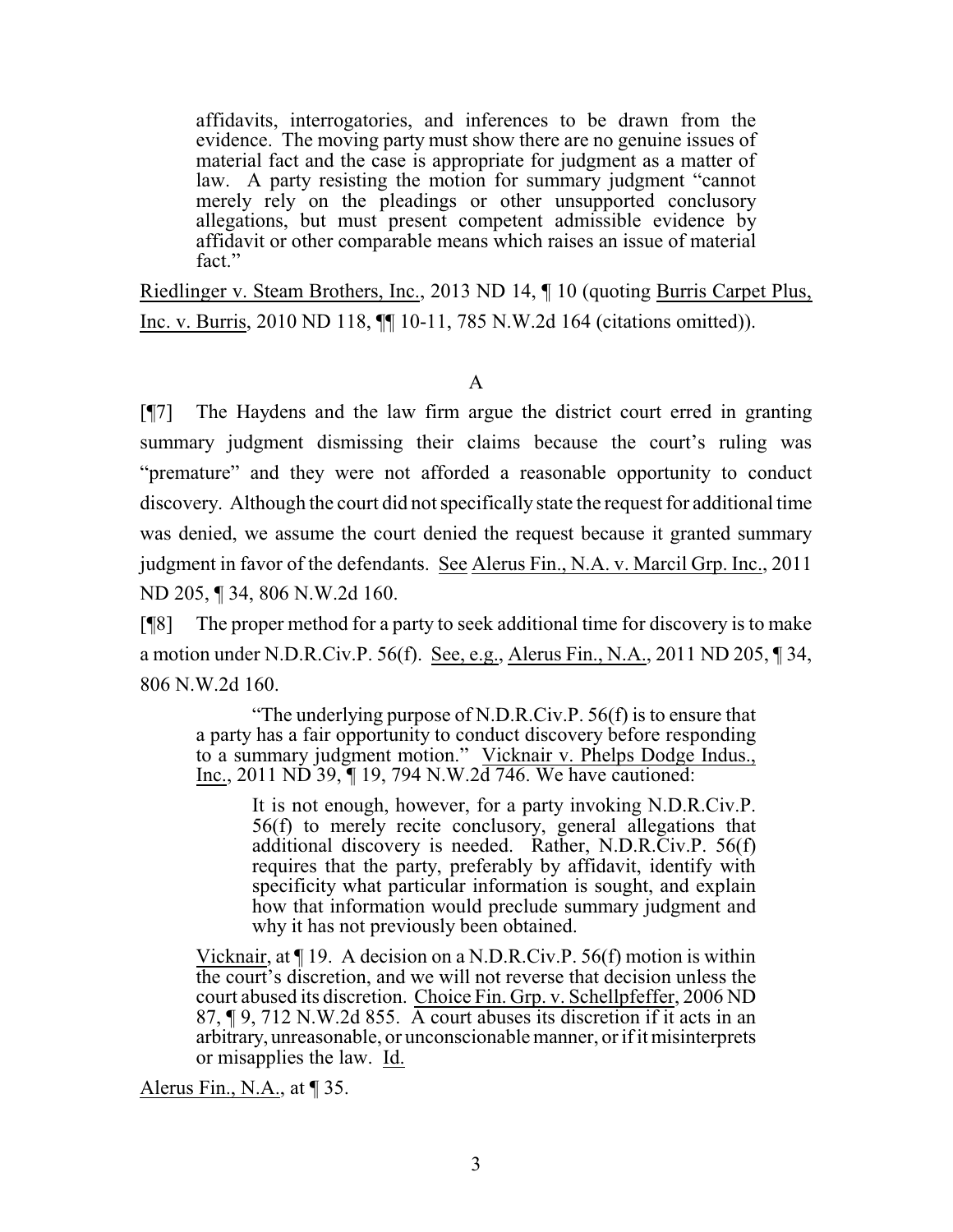[¶9] The Haydens and the law firm did not move for additional time for discovery under N.D.R.Civ.P. 56(f) or file an affidavit detailing their need for more time, but presented six reasons in their district court brief why summary judgment was premature. These reasons do not explain how the information would preclude summary judgment or why the information had not been previously obtained.

[¶10] We conclude the district court did not abuse its discretion in refusing to allow additional time for discovery.

#### B

[¶11] The Haydens and the law firm argue summary judgment on the equitable claims should be reversed because the district court made a "critical error of fact" in finding Arthur and Joy Lynn Hayden agreed to pay for Todd Hayden's medical care. [¶12] At one point in its decision, the district court said "the Haydens expressly agreed that either they [or] Todd Hayden would pay [Medcenter] for charges related to Todd Hayden's medical treatment." Any ambiguity in this statement is clarified by several other references in the decision to the Haydens' financial responsibility to pay Todd Hayden's medical bills "as his co-conservators and co-guardians." The court specifically said "the Haydens understood, and continue to understand, that they are not primarily responsible for Todd Hayden's medical bills." Indeed, it has been undisputed by the parties throughout these proceedings that Arthur and Joy Lynn Hayden have no legal obligation to pay for Todd Hayden's medical care. The court was not laboring under the misapprehension that the Haydens were personally liable for the medical bills. This argument is without merit.

#### $\overline{C}$

[¶13] The Haydens argue the district court erred in granting summary judgment dismissing their unjust enrichment claim.

[¶14] Unjust enrichment is a broad, equitable doctrine which rests upon quasi or constructive contracts implied by law to prevent a person from unjustly enriching himself at the expense of another. Smestad v. Harris, 2012 ND 166, ¶ 16, 820 N.W.2d 363. The doctrine is applied in the absence of an express or implied contract. Zuger v. North Dakota Ins. Guar. Ass'n, 494 N.W.2d 135, 138 (N.D. 1992). Unjust enrichment requires: (1) an enrichment; (2) an impoverishment; (3) a connection between the enrichment and the impoverishment; (4) absence of a justification for the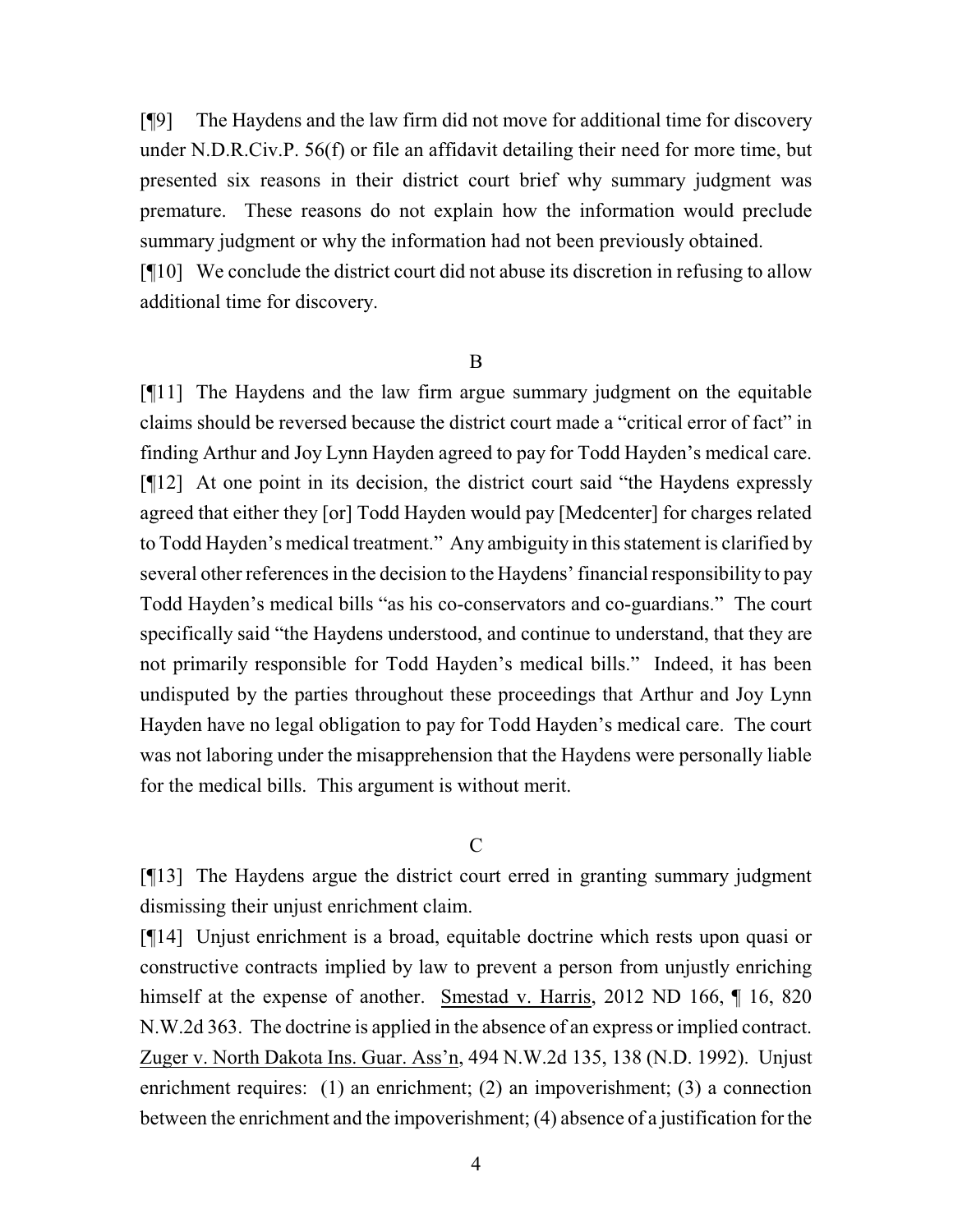enrichment and impoverishment; and (5) an absence of a remedy provided by law. Estate of Hill, 492 N.W.2d 288, 295 (N.D. 1992). The essential element in recovering under the theory is the receipt of a benefit by the defendant from the plaintiff which would be inequitable to retain without paying for its value. Zuger, at 138. A determination whether there has been unjust enrichment is fully reviewable as a matter of law. Erickson v. Brown, 2012 ND 43, ¶ 25, 813 N.W.2d 531.

[¶15] The Haydens argue the medical providers were enriched through their receipt of health insurance payments from BCBSTX, and this enrichment was a direct result of the Haydens' impoverishment through their expenses in maintaining insurance coverage and byincurring personal liability for attorneyfees and costs associated with the federal court action. They claim there is no equitable justification for the enrichment and impoverishment because the Haydens had no legal obligation to incur the impoverishment for the benefit of the medical providers, who "sat on their hands and awaited the outcome of the federal court lawsuit while fully aware they stood to benefit freely from the efforts of Todd's Parents."

[¶16] In ruling there was no unjust enrichment under these circumstances, the district court mainly relied upon three cases: Wilson v . Sisters of St. Francis Health Servs. Inc., 952 N.E.2d 793 (Ind. Ct. App. 2011); Lynch v. Deaconess Med. Ctr., 776 P.2d 681 (Wash. 1989); and Zuger, 494 N.W.2d 135. In Wilson, an attorney, Wilson, had represented an insured patient, T.W., under a contingency fee agreement in an action against the patient's health insurer, Kaiser Permanente, which had denied coverage for medical bills. 952 N.E.2d at 795. The insurer eventually paid the hospital, St. Francis, directly for services provided to the patient, and the attorney subsequently sued the hospital seeking payment of the one-third contingency fee. Id. The court affirmed summary judgment dismissing the unjust enrichment claim:

We agree with St. Francis that the hospital, which is "a stranger" to the continency fee agreement between T.W. and Wilson, "should not be forced to carry the burden of  $[T.W.'s]$  contractual obligations. . . ." Appellee's Br. p. 19. There is no dispute that St. Francis provided services to T.W. and is entitled to full payment for its services. Wilson presented no evidence that a measurable benefit has been conferred on St. Francis under such circumstances that St. Francis's retention of the Kaiser Permanente insurance payment without payment of attorney fees to Wilson would be unjust. The trial court properly granted summary judgment to St. Francis on this claim.

Id. at 797.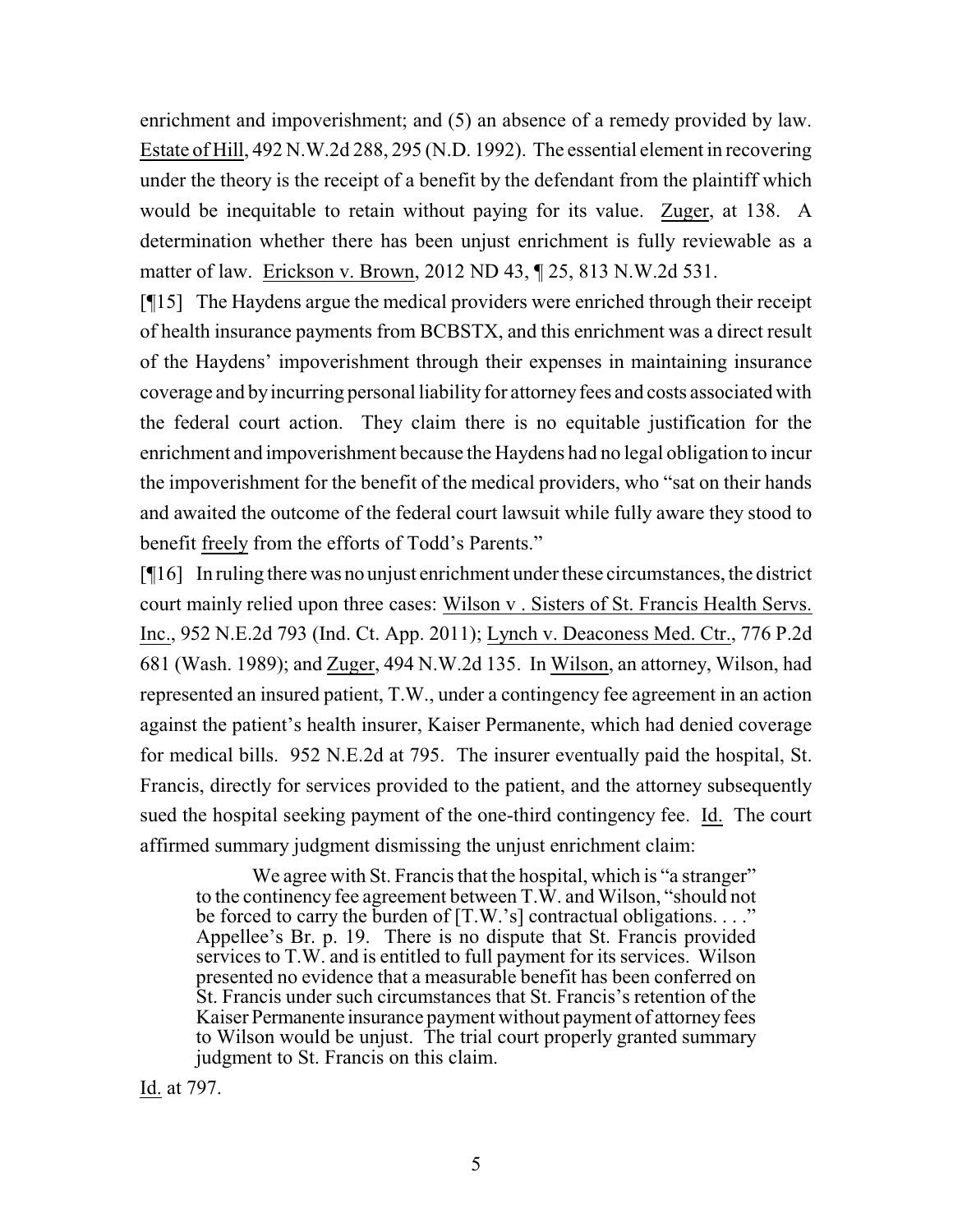[¶17] Lynch also involved an action by an attorney against a hospital to recover his contingency fee after the attorney successfully obtained coverage from a patient's insurer which had refused to provide benefits under the patient's medical insurance policy. 776 P.2d at 682. Claiming the condition of the patient, Tenney, was preexisting, the insurer, MSC, refused to cover the patient's hospital bills and the patient hired an attorney, Lynch, to pursue her claim against the insurer. Id. After negotiating a settlement agreement with the insurer that provided full coverage for the hospitalization, the attorney sued the hospital, Deaconess, seeking to recover the contingency fee on the theory of unjust enrichment. Id. The court affirmed summary judgment dismissing the claim:

In the case at hand, it is clear that it would not be unjust for Deaconess to retain the \$8,056.86 since this amount simply reflects the amount owed by Ms. Tenney. Thus, it cannot be said that Deaconess should not, in equity and good conscience, retain funds provided to it. Here, Ms. Tenney had incurred a debt; Deaconess is entitled to full compensation and should not be required to pay attorney fees to Mr. Lynch for this compensation. Furthermore, the fact that Deaconess eventually recovered this amount is only an incidental benefit derived from Mr. Lynch's services to his client. Mr. Lynch was hired by Ms. Tenney to pursue a claim against MSC for failing to pay Ms. Tenney's medical expenses. Mr. Lynch was obligated to pursue this claim diligently on behalf of his client. Thus, the receipt of an incidental benefit by Deaconess does not create an implied contract between the parties, nor does it impose the obligation of restitution upon the recipient. Broadlawns Polk Cy. Hosp. ex rel. Fenton v. Estate of Major, 271 N.W.2d 714 (Iowa 1978).

Lynch, at 683.

[¶18] In Zuger, an attorney, Zuger, was hired by the malpractice insurance carrier for several hospitals to defend actions brought against the hospitals. 494 N.W.2d at 136. After the malpractice insurer was declared insolvent, the attorney sought from the hospitals and the association that assumed responsibility for the defense of pending cases his attorney fees and litigation expenses incurred before the malpractice insurer was declared insolvent. Id. This Court affirmed summary judgment dismissing his claim based on unjust enrichment:

We agree with the Supreme Court of Nebraska in Doyle v. Union Insurance Co., 209 Neb. 385, 308 N.W.2d 322 (1981), that persons who have not contracted for legal services do not become legally obligated to pay for those services merely because they have received benefit from the rendering of those services. All parties, including Zuger, were fully aware from the outset that Zuger's contract for providing legal services was with the insurer and that it was the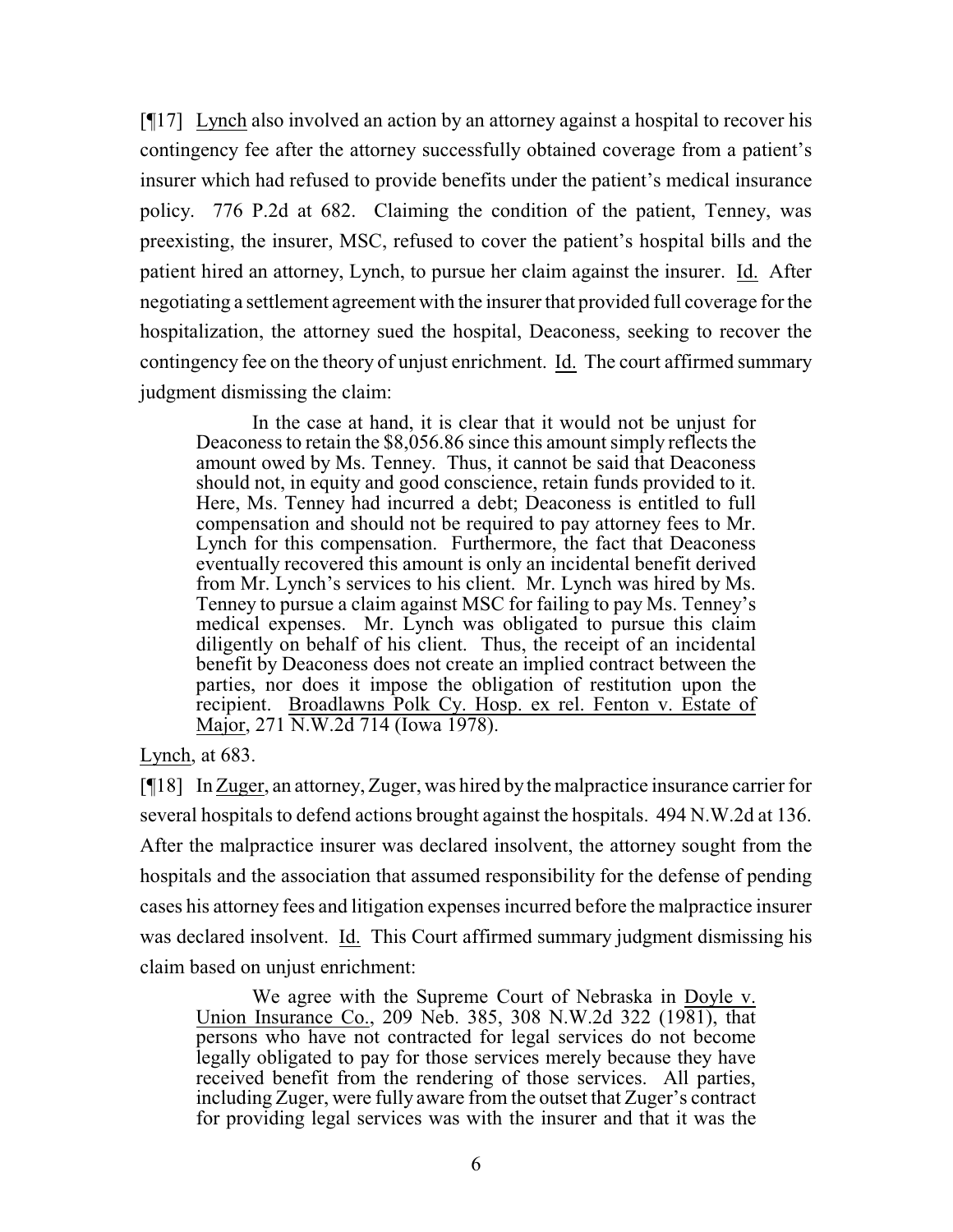insurer to whom Zuger must look for payment. We hold that Zuger is not entitled to his pre-insolvency attorney fees and litigation expenses from the defendant hospitals on a theory of unjust enrichment.

### Zuger, at 139.

[¶19] The Haydens have not directed our attention to any cases in which courts have found unjust enrichment under similar circumstances, but they argue that the cases relied upon by the district court are distinguishable. The Haydens argue that, unlike the patients in Wilson and Lynch, they had "no personal legal obligation to pay for the services provided to Todd." They assert the cases relied upon by the court did not involve "a claim by someone who incurred a detriment, with no obligation to do so, which resulted in a direct benefit to the health care provider, and for which no other legal remedy was available." This distinction, however, weakens rather than strengthens their unjust enrichment claim. The Haydens' argument would allow the equitable remedy to any third party who gratuitously satisfies obligations of the obligor while disallowing the equitable remedy to the obligor himself. The common thread in Wilson, Lynch, and Zuger is the reluctance of courts to impose a legal obligation to pay for legal services upon those incidentally benefitted who have not contracted for the services. See also Lochthowe v. C.F. Peterson Estate, 2005 ND 40, ¶ 10, 692 N.W.2d 120 (quoting Home Ins. of Dickinson v. Speldrich, 436 N.W.2d 1, 3 (N.D. 1989)) ("'Indisputably, where one is afforded recovery from the person with whom he has a contract, he cannot also recover from third persons incidentally benefitted by his performance.'"). Furthermore, as in Wilson and Lynch, the fact remains that the medical providers were entitled to full payment for services rendered either through insurance proceeds or fromTodd Hayden himself. Consequently, there is nothing unjust in allowing the medical providers to retain the full amount of insurance proceeds they received for Todd Hayden's medical care.

[¶20] We conclude the district court did not err in dismissing the Haydens' unjust enrichment claim as a matter of law.

#### D

[¶21] The Haydens argue the district court erred in granting summary judgment dismissing their quantum meruit claim.

[¶22] Quantum meruit is an equitable action in which the law implies a promise to pay for the reasonable value of services furnished. Schmidt v. First Nat. Bank &

7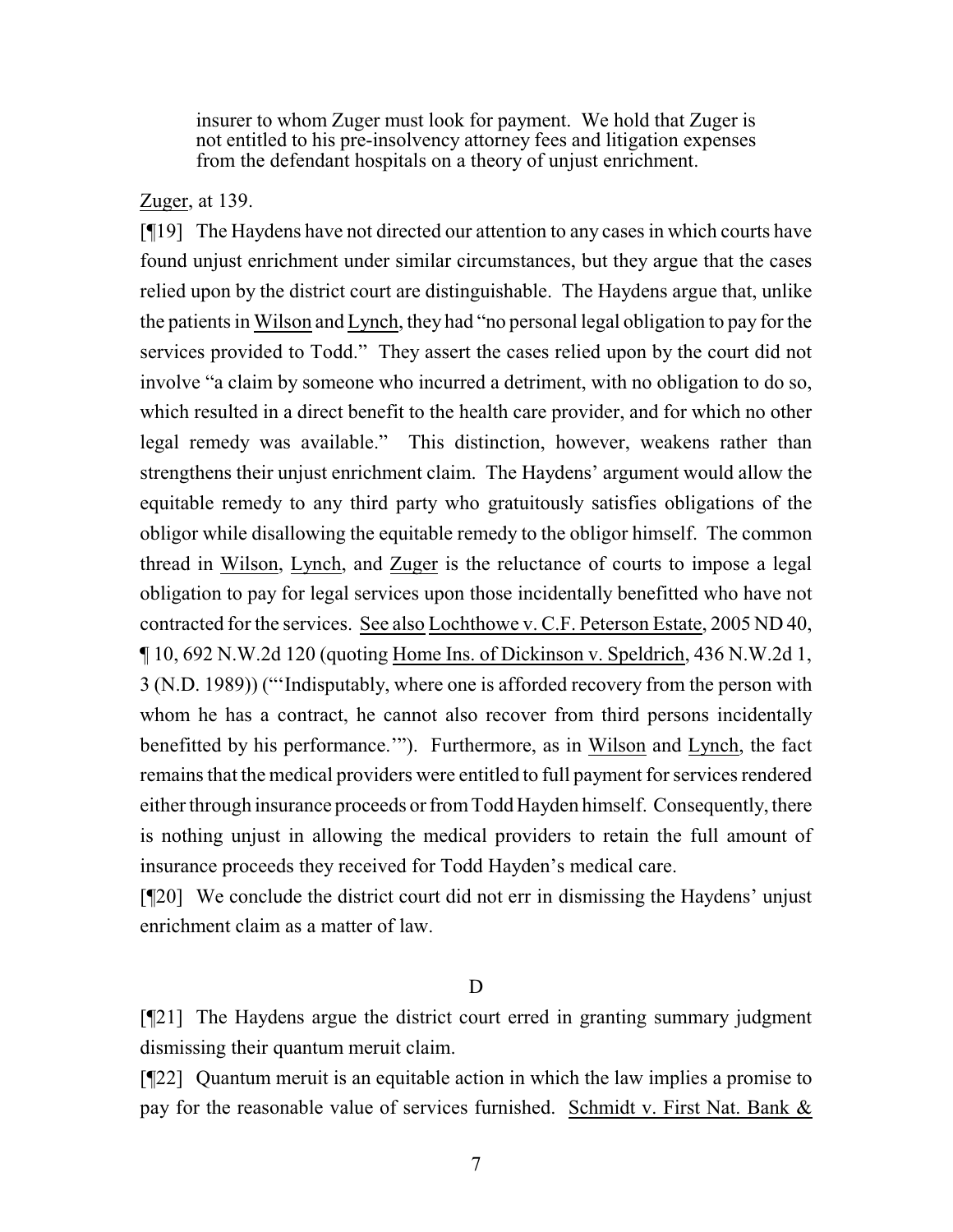Trust Co., 453 N.W.2d 602, 605 (N.D. 1990). To prevail on a claim based on quantum meruit, the claimant must establish the recipient accepted benefits under circumstances which would reasonably notify the recipient that the claimant had an expectation of payment for the services rendered. Disciplinary Bd. v. Moe, 1999 ND 110, ¶ 14, 594 N.W.2d 317. Compensability under quantum meruit requires that the services rendered be of such a nature that, under the circumstances of a particular case, fairness and justice compel the conclusion that they ought to be compensated on an implied-in-law contractual theory because the recipient ought to have been forewarned that those services "do not come cost-free." Estate of Zent, 459 N.W.2d 795, 800 (N.D. 1990). Although the right to recover under a theory of quantum meruit is fact dependent, if the evidence is such that reasoning minds could draw but one conclusion, the fact question becomes a question of law for which summary judgment is appropriate. Schmidt, 453 N.W.2d at 605.

[¶23] The Haydens argue they should be allowed to recover under quantum meruit because "Billings Clinic and Medcenter One were expressly advised of Todd's Parents' efforts in pursuing a claim against BCBSTX to compel payment of insurance benefits relative to the care being provided Todd by Billings Clinic and Medcenter One." They rely on a records request to Billings Clinic notifying it of the federal court lawsuit and requesting Todd Hayden's medical records. They also rely on a contact between the Haydens' attorney and a Medcenter employee during which the employee indicated Medcenter "would leave the situation between patient and insurance carrier, and would not join in a lawsuit with the Haydens because said lawsuit would likely be a lost cause." Neither of these contacts indicates the medical providers were informed that the Haydens would seek attorney fees from the providers if they received payment from BCBSTX.

[¶24] We conclude the district court did not err in dismissing the Haydens' quantum meruit claim as a matter of law. See Wilson, 952 N.E.2d at 795-97 (dismissing quantum meruit claim for same reasons unjust enrichment claim rejected).

E

[¶25] The Haydens argue the district court erred in granting summary judgment dismissing their equitable estoppel claim.

[ $[26]$ ] The doctrine of equitable estoppel is codified in N.D.C.C. § 31-11-06, which provides, "[w]hen a party, by that party's own declaration, act, or omission,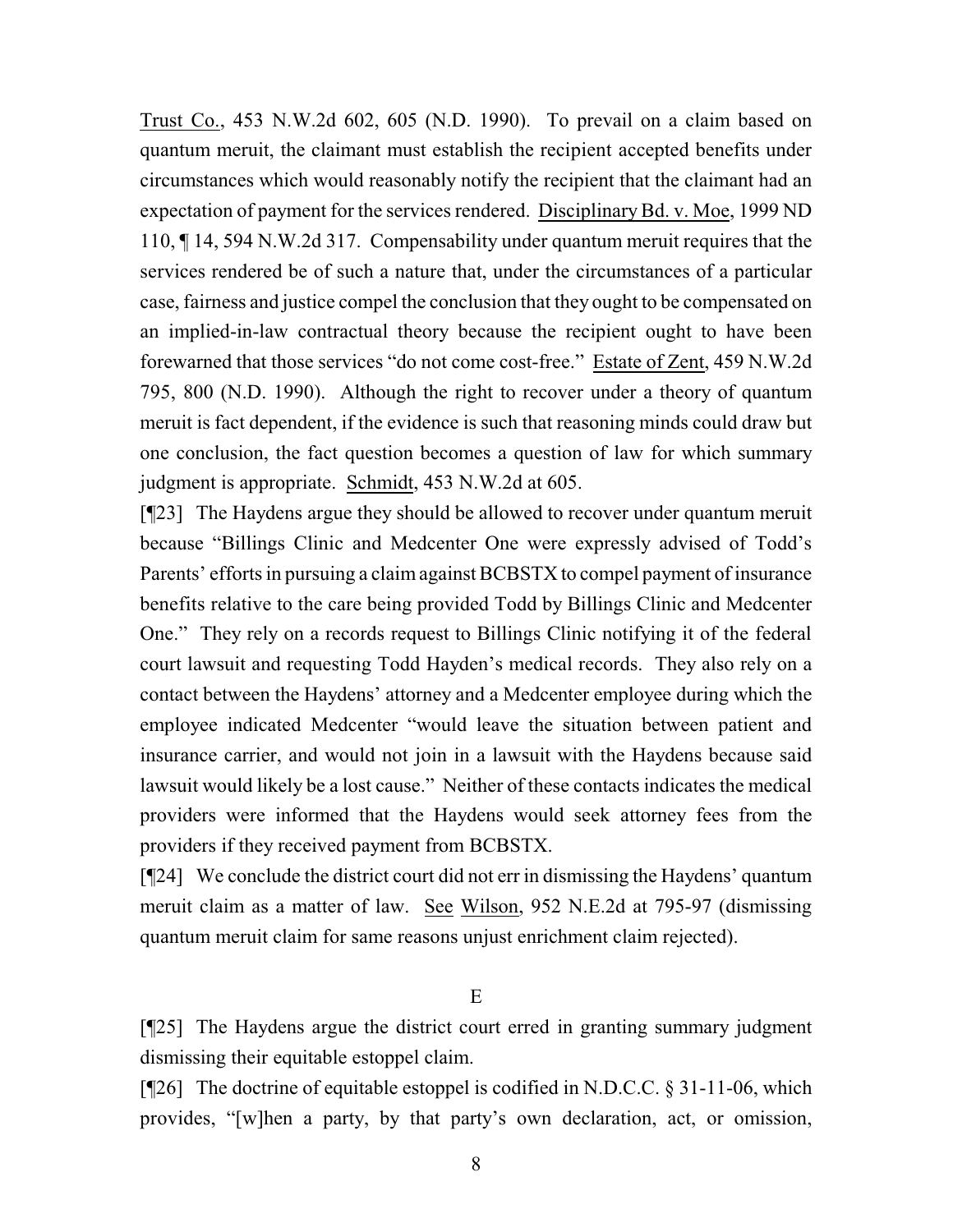intentionally and deliberately has led another to believe a particular thing true and to act upon such belief, that party shall not be permitted to falsify it in any litigation arising out of such declaration, act, or omission." To establish equitable estoppel, the plaintiff must show: (1) conduct which amounts to a false representation or concealment of material facts, or, at least, which is calculated to convey the impression that the facts are otherwise than those which the defendant subsequently attempts to assert; (2) the intention, or at least the expectation, that such conduct will be acted upon by, or will influence, the plaintiff; and (3) knowledge, actual or constructive, of the real facts. Benson v. SRT Commc'ns, Inc., 2012 ND 58, ¶ 27, 813 N.W.2d 552. Reliance on the conduct of the party against whom equitable estoppel is asserted must be reasonable, and there must be some form of affirmative deception by that party. Dalan v. Paracelsus Healthcare Corp., 2002 ND 46, ¶ 19, 640 N.W.2d 726. Summary judgment is appropriate if the party asserting equitable estoppel fails to raise a genuine issue of material fact on a required element of the claim. Id. at ¶¶ 1, 21-23.

[¶27] TheHaydens relyon their attorney's contact with the Medcenter employeewho purportedly told the attorney a lawsuit against BCBSTX was a "lost cause." Viewing the evidence in the light most favorable to the Haydens, we conclude they have failed to raise a genuine issue of material fact that the medical providers engaged in any affirmative deceptive conduct. Moreover, equitable estoppel does not by itself give rise to a cause of action, and it cannot be used to create an enforceable agreement between the parties. See Erickson, 2012 ND 43, ¶ 22, 813 N.W.2d 531; Lohse v. Atlantic Richfield Co., 389 N.W.2d 352, 357 (N.D. 1986).

[¶28] We conclude the district court did not err in dismissing the equitable estoppel claim as a matter of law.

F

[¶29] The Haydens and the law firm argue the district court erred in granting summary judgment dismissing their claim based on the common fund doctrine. [¶30] In Mann v. North Dakota Tax Comm'r, 2007 ND 119, ¶ 38, 736 N.W.2d 464, we discussed the common fund doctrine:

North Dakota applies the American rule that every litigant is responsible for his own attorney's fees, and therefore successful litigants are not entitled to recover attorney's fees unless authorized by statute or contract. Deacon's Development, LLP v. Lamb, 2006 ND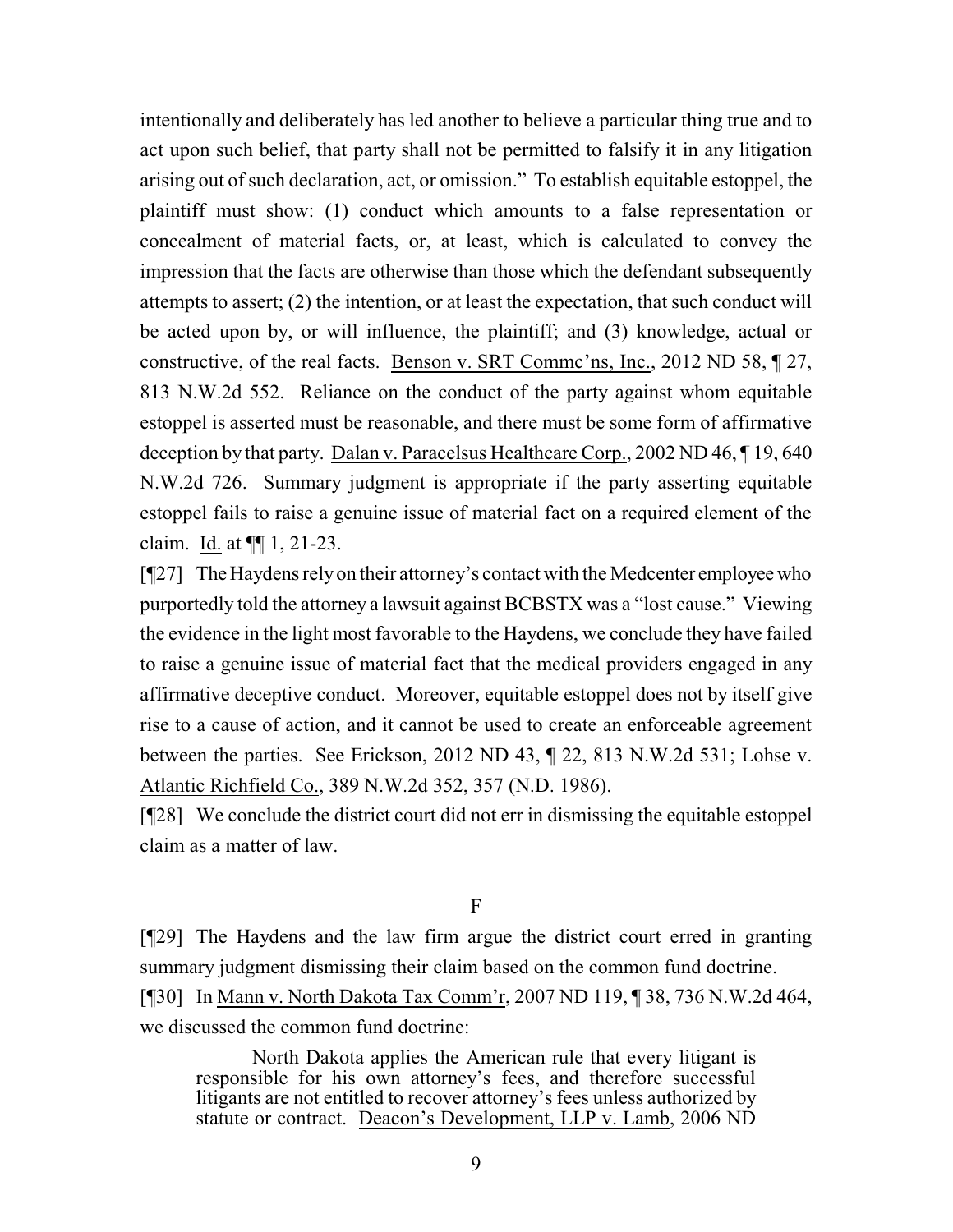172, ¶ 11, 719 N.W.2d 379. The common fund doctrine is a recognized exception to the general principle that every litigant should bear his own attorney's fees, and the doctrine provides that a litigant who recovers a common fund for the benefit of others is entitled to reasonable attorney's fees from the fund as a whole. Boeing Co. v. Van Gemert, 444 U.S. 472, 478 (1980). The purpose of the common fund doctrine is to spread out the attorney's fees proportionately among those who benefit from the suit, recognizing "that persons who obtain the benefit of a lawsuit without contributing to its cost are unjustly enriched at the successful litigant's expense." Id. The common fund doctrine is consistent with the American rule because the expense is spread out among those who benefit from the suit rather than requiring the losing party to pay the cost of the litigation. Id. at 481.

The common fund doctrine generally applies only in limited types of cases including probate and class actions. See First Int'l Bank & Trust v. Peterson, 2011 ND 87, 124, 797 N.W.2d 316.

[¶31] The parties do not cite, nor have we found, any case law directly on point either approving or disapproving application of the common fund doctrine under these circumstances. Rather, the parties point to cases in which attempts have been made to invoke the common fund doctrine in situations involving hospital liens. The vast majority of courts hold that, "while parties who depend on the outcome of the litigation to recover their share of the funds are required to share in the costs of the litigation, hospital lien creditors are entitled to payment regardless of the outcome of the litigation and therefore are not required to share in the litigation costs." LaBombard v. Samaritan Health Sys., 991 P.2d 246, 254 (Ariz. Ct. App. 1998); see also Restatement (Third) of Restitution and Unjust Enrichment § 29, Illustration 14 at 439 (2011). In Wendling v. Illinois Hosp. Servs., 950 N.E.2d 646, 649-50 (Ill. 2011), the Illinois Supreme Court recently adhered to the majority rule and noted the current state of the law on the issue:

[T]he majority of other states to decide this issue are in agreement that a hospital is not required to pay its share of attorney fees incurred in creating a fund from which the hospital's lien is paid. See Robert L. Rossi, Attorneys' Fees, 3d § 7:20 (2002); Carol A. Crocca, Annotation, Construction, operation, and effect of statute giving hospital lien against recovery from tortfeasor causing patient's injuries, 16 A.L.R.5th 262 (1993); Mitchell v. Huntsville Hospital, 598So.2d 1358, 1360-62 (Ala. 1992); City& County of San Francisco v. Sweet, 12 Cal. 4th 105, 48 Cal.Rptr.2d 42, 906 P.2d 1196, 1203-04 (1995); Trevino v. HHL Financial Services, Inc., 945 P.2d 1345, 1348-50 (Colo. 1997); Hospital Board of Directors v. McCray, 456 So. 2d 936, 939 (Fla. Dist. Ct. App. 1984); Watts v. Promina Gwinnett Health System, Inc., 242 Ga. App. 377, 530 S.E.2d 14, 17 (2000); Kenneth F. White, Chtd. v. St.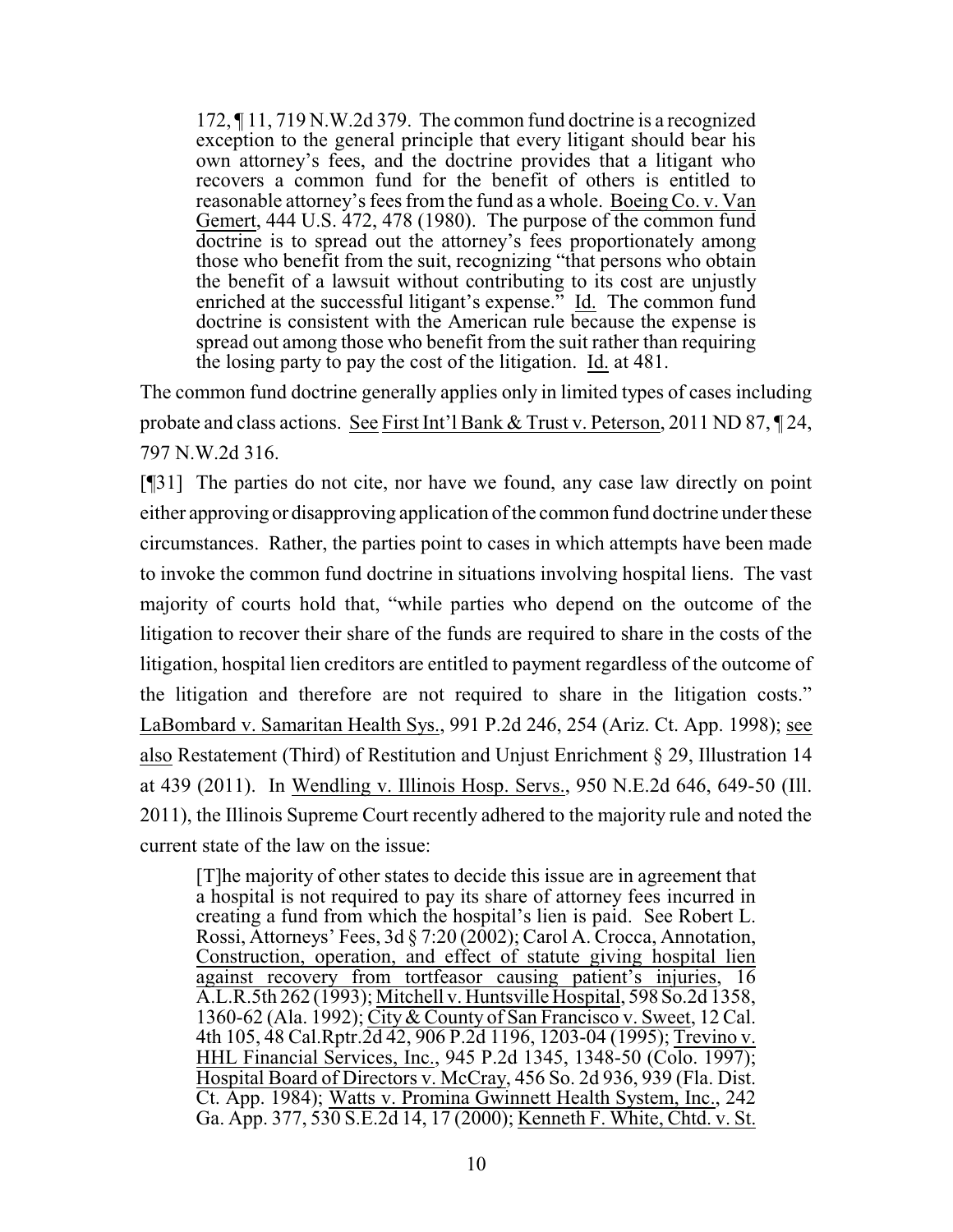Alphonsus Regional Medical Center, 136 Idaho 238, 31 P.3d 926, 931- 32 (2001); National Insurance Ass'n v. Parkview Memorial Hospital, 590 N.E.2d 1141 (Ind. Ct. App. 1992); Broadlawns Polk County Hospital ex rel. Fenton v. Estate of Major, 271 N.W.2d 714, 716-17 (Iowa 1978); Harlow v. Lloyd, 15 Kan. App. 2d 497, 809 P.2d 1228, 1230-32 (1991); Mena v. Muhleisen Properties, 652 So. 2d 65, 69 (La. Ct. App. 1995); Sisters ofCharityof Providence of Montana v. Nichols, 157 Mont. 106, 483 P.2d 279 (1971); Hillcrest Medical Center v. Fleming, 643 P.2d 868, 869-70 (Okla. Civ. App. Div. 1982); Bashara v. Baptist Memorial Hospital System, 685 S.W.2d 307, 310- $\overline{11}$  (Tex. 1985); Lynch v. Deaconess Medical Center, 113 Wash. 2d 162, 776 P.2d 681, 683-84 (1989). But see Alaska Native Tribal Health Consortium v. Settlement Funds Held for or to Be Paid on Behalf of E.R., 84 P.3d 418, 431-35 (Alaska 2004) (holding that a hospital is liable for its pro rata share of attorney fees pursuant to the common fund doctrine); In re Guardianship & Conservatorship of Bloomquist, 246 Neb. 711, 523 N.W.2d 352, 360 (1994) (same) (abrogated by amendment to Neb. Rev. Stat. § 52-401 (Reissue 1998)); Martinez v. St. Joseph Healthcare System, 117 N.M. 357, 871 P.2d 1363, 1366-67 (1994) (same).

[¶32] The Haydens and the law firm rely on another Illinois case, Bishop v. Burgard, 764 N.E.2d 24 (Ill. 2002), to support their position. In Bishop, the plaintiff was injured in an automobile accident, retained counsel and filed a personal injury action, and the plaintiff's employer's ERISA Plan asserted a lien for the amount of medical expenses paid on behalf of the plaintiff. Id. at 27-28. The ERISA Plan agreement's subrogation provisions allowed the Plan to recover 100 percent of the benefits paid under a judgment or settlement, and the Plan had the right to sue on the plaintiff's behalf. Id. at 28. The plaintiff's attorney obtained a settlement and the court ruled the common fund doctrine applied to the Plan's subrogation lien requiring reduction of the lien by one-third to reflect its share of attorney fees. Id. at 34. The Wendling court, however, distinguished the subrogation lien involved in Bishop:

In contrast to the ERISA Plan in Bishop, the Hospitals were not unjustly enriched because their claims were not contingent on the plaintiffs' rights against a third party or the creation of a fund. The Hospitals' claims existed irrespective of the outcome of the personal injury litigation. The benefit to the Hospitals by having their liens paid under the Act was merely an incidental benefit because the Hospitals' claims were primarily against the plaintiffs rather than the fund. In Bishop, the Plan would not have obtained reimbursement if not for the lien.

Wendling, 950 N.E.2d at 651. The Wendling court also noted that, "unlike a subrogee or a member of a class action, the Hospitals had no standing to participate in the plaintiffs' personal injury lawsuits, nor could they bring independent causes of action